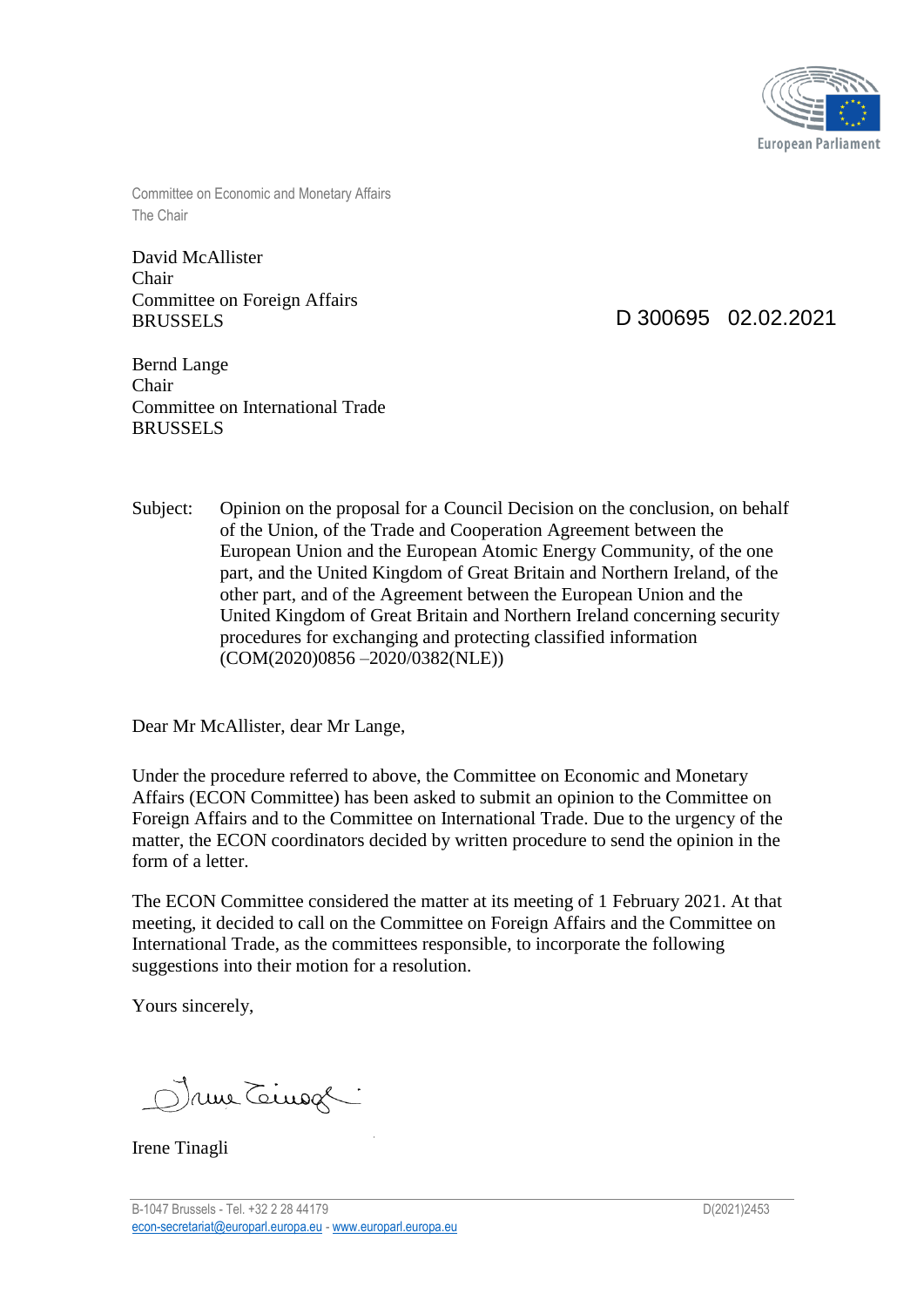## **SUGGESTIONS**

#### *General principles*

- 1. Notes that the implementation of the Trade and Cooperation Agreement between the European Union and the European Atomic Energy Community, of the one part, and the United Kingdom of Great Britain and Northern Ireland, of the other part (the Agreement) remains a work in progress;
- 2. Notes the particular difficulties caused to the all-Ireland economy by the restriction of free movement of non-Irish EU nationals and of services on the island of Ireland;
- 3. Calls on the Commission, the European Central Bank, the European Supervisory Authorities, the European Systemic Risk Board and the Single Resolution Board to closely monitor the implementation of the Agreement and market developments in financial services in order to identify potential market disruptions and threats to financial stability, market integrity and investor protection in a timely manner;
- 4. Calls on the Commission to present the findings of this monitoring exercise to the ECON Committee, also in view of the reviews provided for in the Agreement;

#### *Market access*

- 5. Notes that the Agreement does not provide for comprehensive market access in relation to financial services and that passporting rights between the EU and the UK ceased to apply when the transition period ended; notes that financial market access is now based on EU and national law including, where applicable, the equivalence framework;
- 6. Notes that the EU equivalence framework is enshrined in various sectoral financial service regulations and directives and that equivalence decisions are unilateral and should be adopted through delegated acts;
- 7. Underlines that equivalence assessments have to be forward-looking, i.e. they have to foster a sufficient degree of regulatory alignment with the regulatory framework of the single market, thereby providing a safeguard for the integrity of the single market for financial services and robust guarantees for investor protection;
- 8. Stresses the need for continuous monitoring of any possible digression of UK rules from EU standards with a view to avoiding undue competitive advantages and regulatory arbitrage based on regulatory divergence for UK-based undertakings and ensuring a level playing field;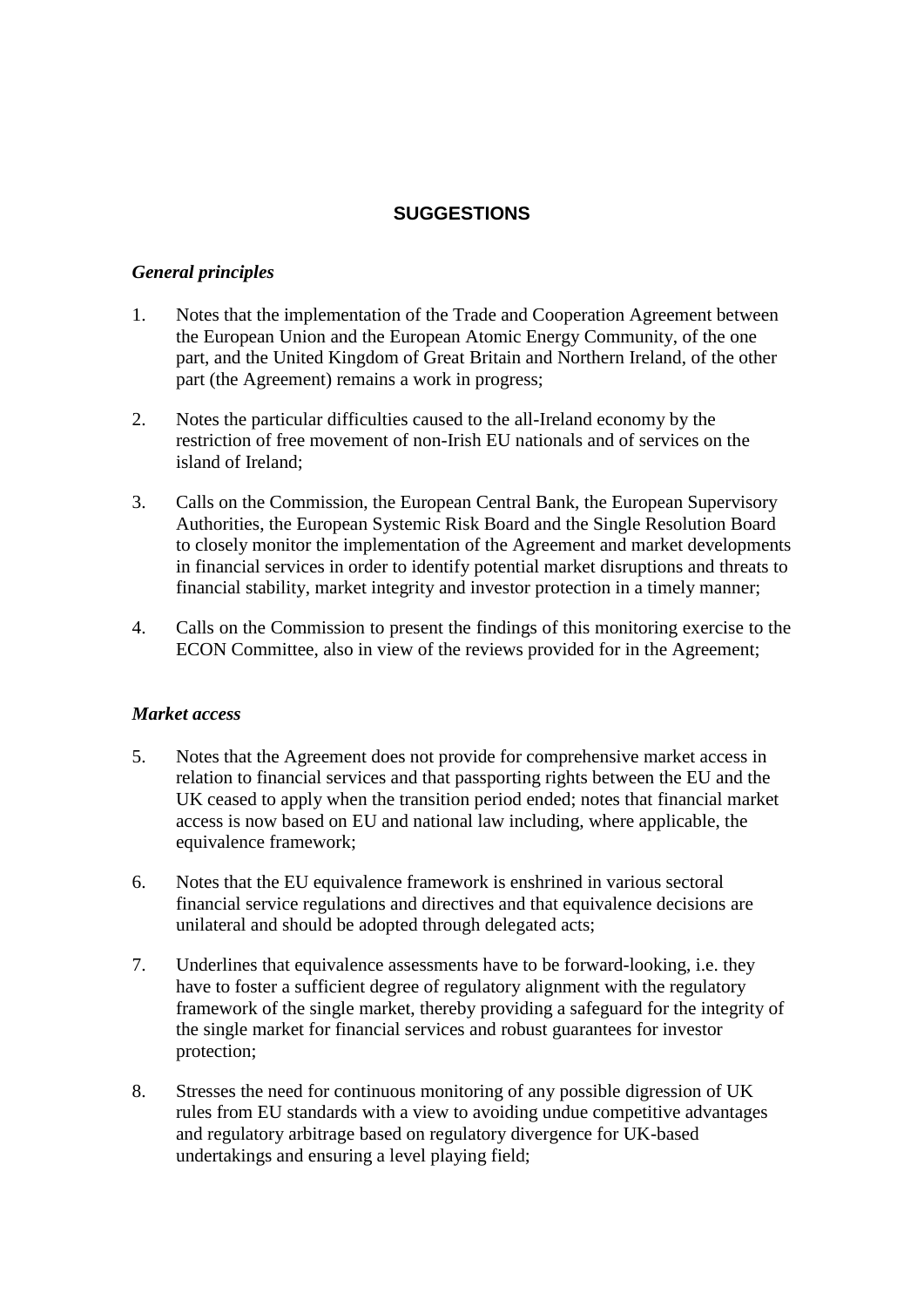- 9. Recalls that the EU can unilaterally withdraw any equivalence decision at any time if the conditions for granting the equivalent status are no longer fulfilled;
- 10. Notes that the joint declaration on regulatory cooperation between the EU and the UK in relation to financial services states that an agreement on a Memorandum of Understanding (MoU) is to be made by March 2021;
- 11. Is of the opinion that the agreement on the MoU should include specific cooperation arrangements with the aim of fostering regulatory alignment and ensuring that potential changes in the UK legal framework and its implementation are communicated in a timely manner to the EU supervisory authorities;
- 12. Emphasises that any such framework for future regulatory cooperation on financial services should be underpinned by robust commitments aimed at preventing tax evasion, aggressive tax avoidance and money laundering;
- 13. Calls on the Commission to ensure transparency in the negotiations on the MoU and to regularly involve the ECON Committee in them, at the same level as it involves the Council;
- 14. Calls on the Commission to reflect if and under what conditions the future framework for regulatory cooperation on financial services could strategically integrate the objectives to cooperate in tax matters and fight money laundering into the EU equivalence framework;

### *Capital Markets Union*

- 15. Points out that the withdrawal of the UK creates new momentum for the regulation of capital markets and makes the safe and ambitious regulation of capital markets in the EU-27 more urgent, in order to ensure stable, welldiversified and cost-efficient financing of the EU economy;
- 16. Calls on the Commission to adopt a legislative proposal amending existing financial services legislation ('the Omnibus Regulation') with a view to adapting it to the new situation in which the UK has left the internal market and thus where all references to specific UK circumstances have become inappropriate;
- 17. Reiterates its position that in the event of concerns about financial stability, market integrity or consumer and investor protection, EU supervisors should be granted direct and enhanced supervisory powers over certain third-country entities recognised under the EU equivalence framework;

#### *Tax matters*

18. Notes that in the area of taxation, both parties committed to the implementation of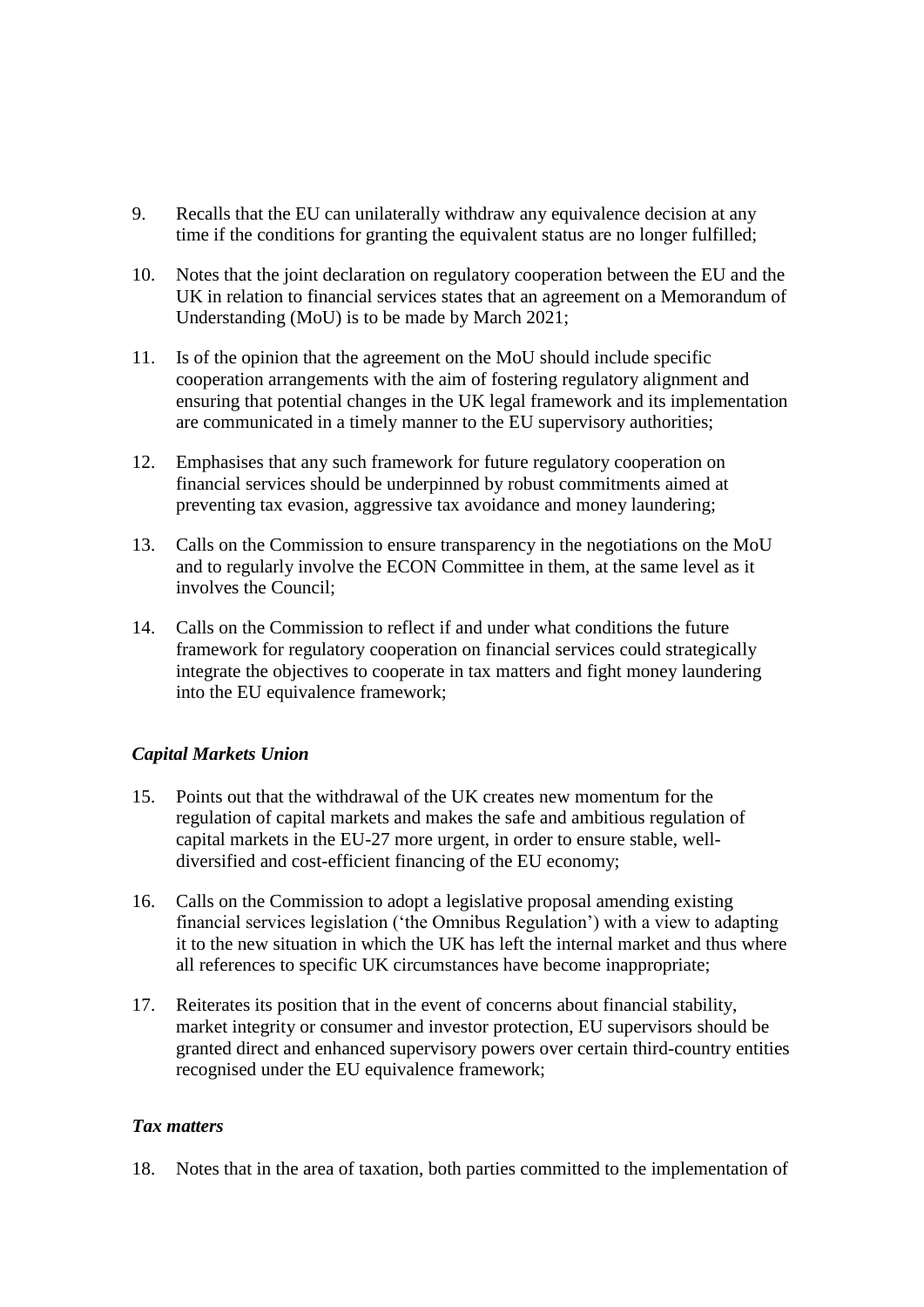principles of good governance, including international standards on tax transparency, exchange of information and fair tax competition;

- 19. Recalls that a coordinated fight against tax evasion and tax avoidance remains a priority and is a prerequisite for ensuring a level playing field;
- 20. Regrets the absence of tax measures in any dispute resolution mechanism or rebalancing mechanism, including a non-regression clause in corporate taxation, and fears the impact of differing legislation concerning corporate income taxation and tax transparency on tax avoidance;
- 21. Recalls that any third country having strong economic ties with the EU is screened by the Council as part of the EU listing process identifying noncooperative tax jurisdictions for tax purposes; therefore demands that the Council promptly adds the UK to the list of regularly assessed countries to ensure the commitments of the joint political declaration<sup>1</sup> on countering harmful tax regimes are respected;
- 22. Urges the Member States to rigorously use the anti-tax avoidance tools at their disposal, in particular controlled foreign corporation rules, to protect their tax revenues, taking into account the fact that the United Kingdom is now a third country;
- 23. Invites the EU to integrate robust commitments preventing tax evasion and tax avoidance, and aggressive tax planning, including tax and financial transparency in relevant areas, especially with regard to different tax jurisdictions found within the United Kingdom and its overseas territories, in order to ensure a level playing field;

#### *Anti-money-laundering and counter-terrorism financing*

<u>.</u>

- 24. Notes the measures to prevent and combat money laundering and terrorist financing, in particular on information exchange and beneficial ownership;
- 25. Notes that both parties committed to maintain a comprehensive regime to combat money laundering and terrorist financing, and to regularly review the need to enhance that regime, taking into account the recommendations of the Financial Action Task Force;
- 26. Regrets that possible violations of this commitment are not subject to the arbitration procedure provided for in the Agreement;
- 27. Regrets that the anti-money-laundering rules are not covered by the rebalancing

<sup>&</sup>lt;sup>1</sup> Political declaration of 17 October 2019 setting out the framework for the future relationship between the European Union and the United Kingdom, OJ  $\check{C}$  384I, 12.11.2019, p. 178.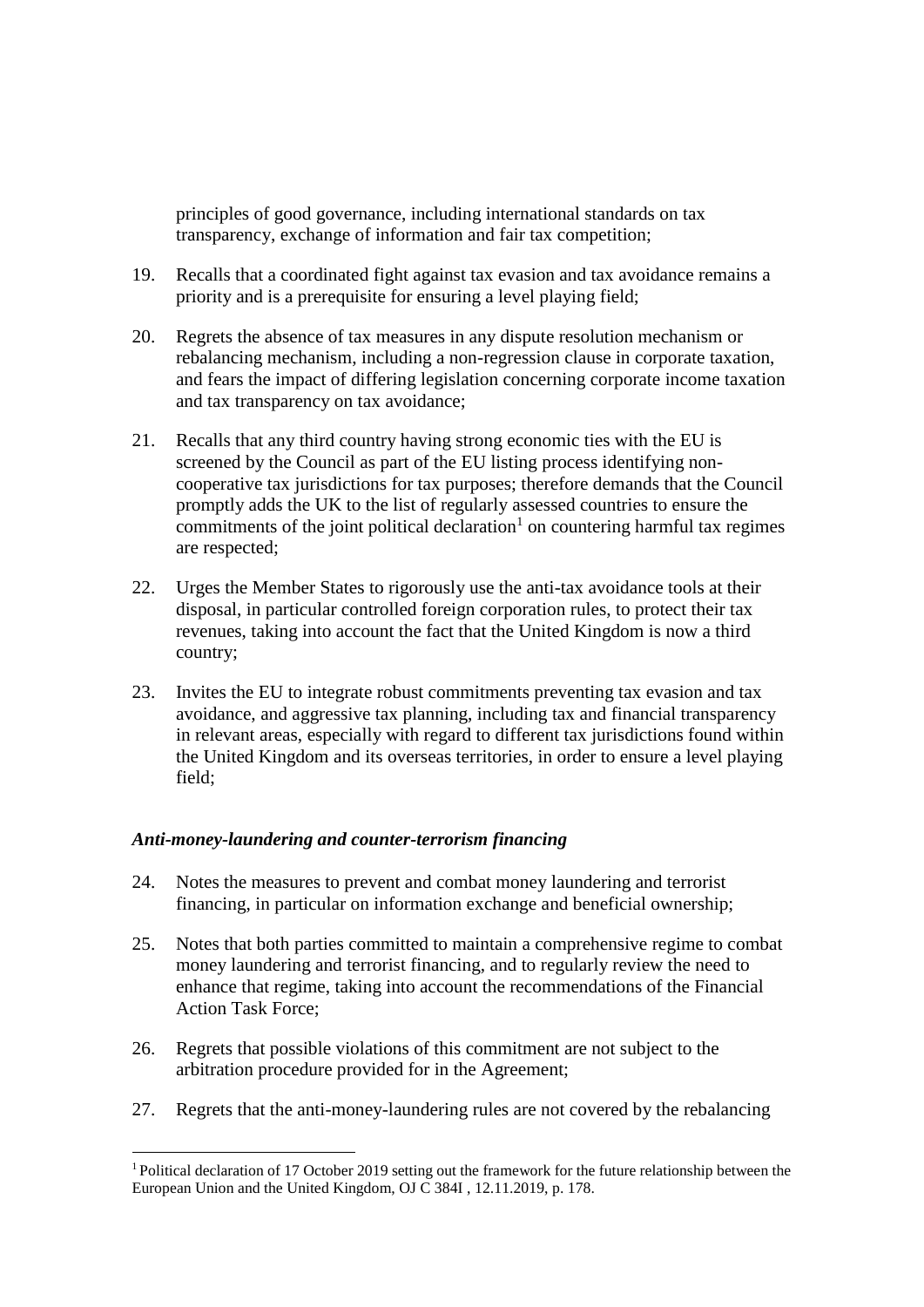rules, which allow for the alignment of evolving standards;

- 28. Calls for a thorough assessment of the United Kingdom, including by continuing the assessment of its overseas territories and Crown dependencies, according to the criteria of the EU list of high-risk third countries;
- 29. Calls on the Commission to use the tools available, to consider new tools in the upcoming revision of the anti-money laundering-framework and to ensure sincere cooperation in relation to beneficial ownership transparency, to guarantee a level playing field and to protect the single market from money laundering and terrorist financing risks emanating from the UK;

#### *Competition*

1

- 30. Notes that fair competition builds on a level playing field; calls on the Commission to ensure fair competition between the EU and the UK in order to safeguard the level playing field and avoid dumping in the future<sup>2</sup>;
- 31. Calls the Commission to focus in particular on State aid schemes involving free zones, economic zones and tax rulings in the broad sense, including informal agreements.

<sup>2</sup> European Parliament resolution of 18 June 2020 on competition policy – annual report 2019, texts adopted, [P9\\_TA\(2020\)0158.](https://www.europarl.europa.eu/doceo/document/TA-9-2020-0158_EN.html)